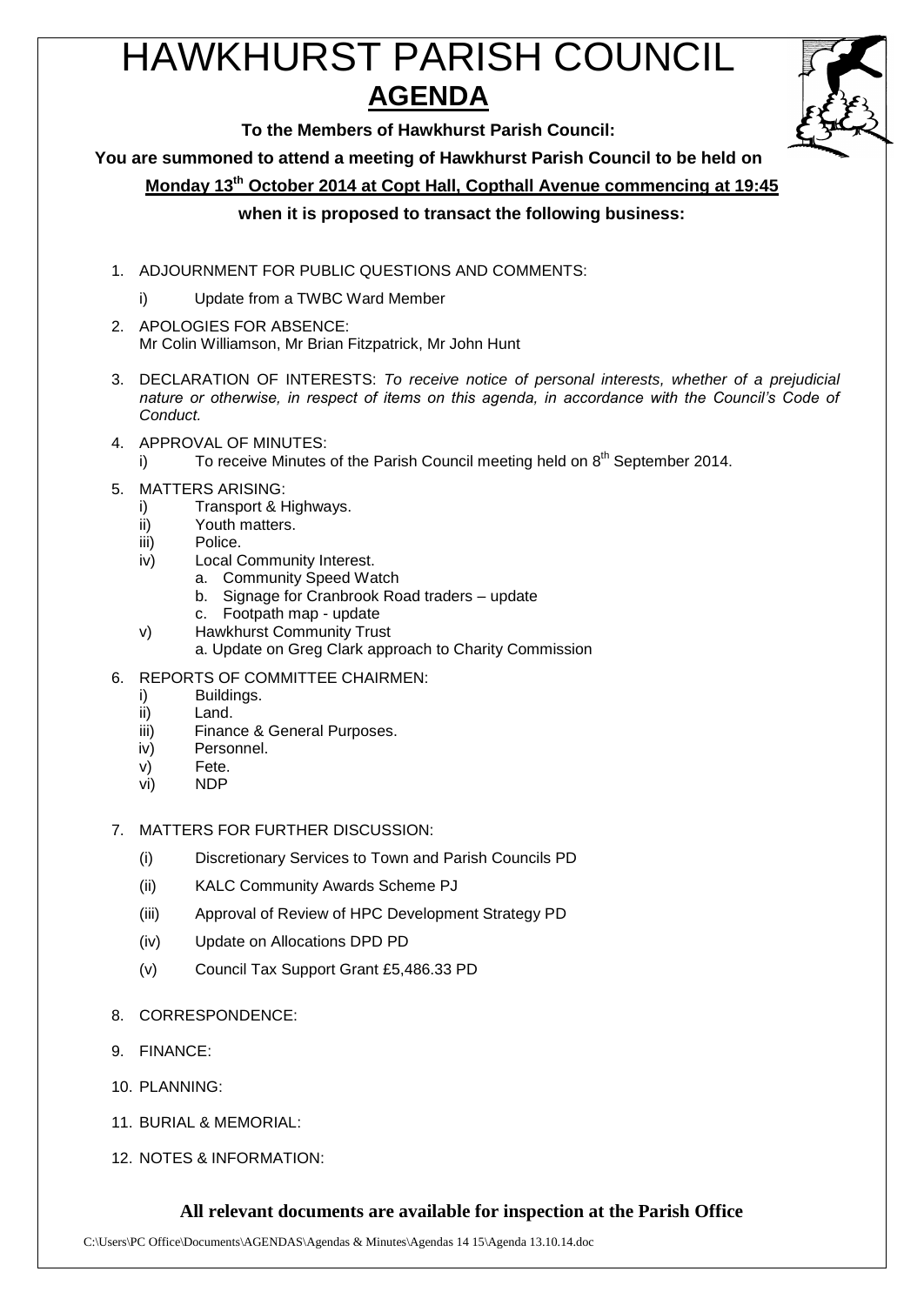#### 13. CONFIDENTIAL: *Pursuant to section 1 (2) of the Public Bodies (Admission to Meetings) Act 1960 it is resolved that, because of the confidential nature of the business to be transacted, the public and the press leave the meeting during consideration of the following items:*

- (i) The Clerk's hours and a review of the role
- (ii) Appointment of a Deputy Clerk<br>(iii) Staff remuneration
- Staff remuneration
- (iv) Hop Pickers Line

#### 14. CLOSURE:

Nicole Malem, Clerk to the Parish Council

#### Agenda Item 8: Correspondence

|                  | Date     | From                     | Subject                                                           |
|------------------|----------|--------------------------|-------------------------------------------------------------------|
|                  | Received |                          |                                                                   |
|                  | 11/09/14 | <b>KCPFA</b>             | Invitation to Annual Council Meeting 17.10.14 12.30 Maidstone     |
| 2.               | 11/09/14 | <b>Cllr Sally Fisher</b> | Resignation                                                       |
| 3.               | 11/09/14 | Resident                 | CC of letter to TWBC Head of Planning                             |
| $\overline{4}$ . | 12/09/14 | Hawkhurst village        | Request for permission to place plaque on The Moor re: cricket in |
|                  |          | Society                  | Hawkhurst from 1727 and county matches from 1825.                 |
| 5.               | 15/09/14 | Ch. Insp. Dave           | Restructuring and rural policing                                  |
|                  |          | Pate                     |                                                                   |
| 6.               | 21/09/14 | Mr D Cheeseman           | Donation £300 to Hawkhurst Community Trust                        |
| 7.               | 21/09/14 | Howdens                  | Donation £500 to Hawkhurst Community Trust                        |
| 8.               | 29/09/14 | <b>KCC</b>               | <b>Consultation on Community Wardens</b>                          |
| 9.               | 01/10/14 | <b>KALC</b>              | Proposal for Local Councils to be consultees in applications for  |
|                  |          |                          | Vehicle Operator Licence Applications and Renewals                |
| 10.              | 02/10/14 | Mayor, TWBC              | Invitation to Remembrance Sunday in Tunbridge Wells.              |

Agenda Item 9: Finance.

## INCOME AND EXPENDITURE SEPTEMBER 2014

| Accounts for payment                    | £ | 6,360.37     |
|-----------------------------------------|---|--------------|
| Payment received                        | £ | 57,814.30    |
| <b>Net Expenditure</b>                  | £ | 51,453.93    |
| <b>Cambridge &amp; Counties Reserve</b> | £ | 60,000.00    |
| <b>Lloyds Current</b>                   | £ | 10,001.00    |
| Lloyds Access Reserve                   |   | £ 137,733.16 |
| Petty Cash                              | £ | 72.89        |

9.1 Agreement to pay payments schedule.

9.2 Account reconciliation and petty cash check.

### Agenda Item 10: Planning

### 10.1 Planning & Highways Information:

| Ref. No.     | Proposal                      | Location                 | Comments           |
|--------------|-------------------------------|--------------------------|--------------------|
| TPO 007/2014 | Tree at front boundary to be  | Pinners, Ockley Rd       | The Order has been |
|              | protected                     |                          | confirmed by TWBC. |
| ENF/14/50043 | Investigation re: siting of a | Rear of Oak & Ivy public |                    |
| 0/OPDEV      | Caravan                       | house                    |                    |
| ENF/14/50043 | Investigation re: siting of a | Risden Lane              |                    |
|              | Caravan                       |                          |                    |

## **All relevant documents are available for inspection at the Parish Office**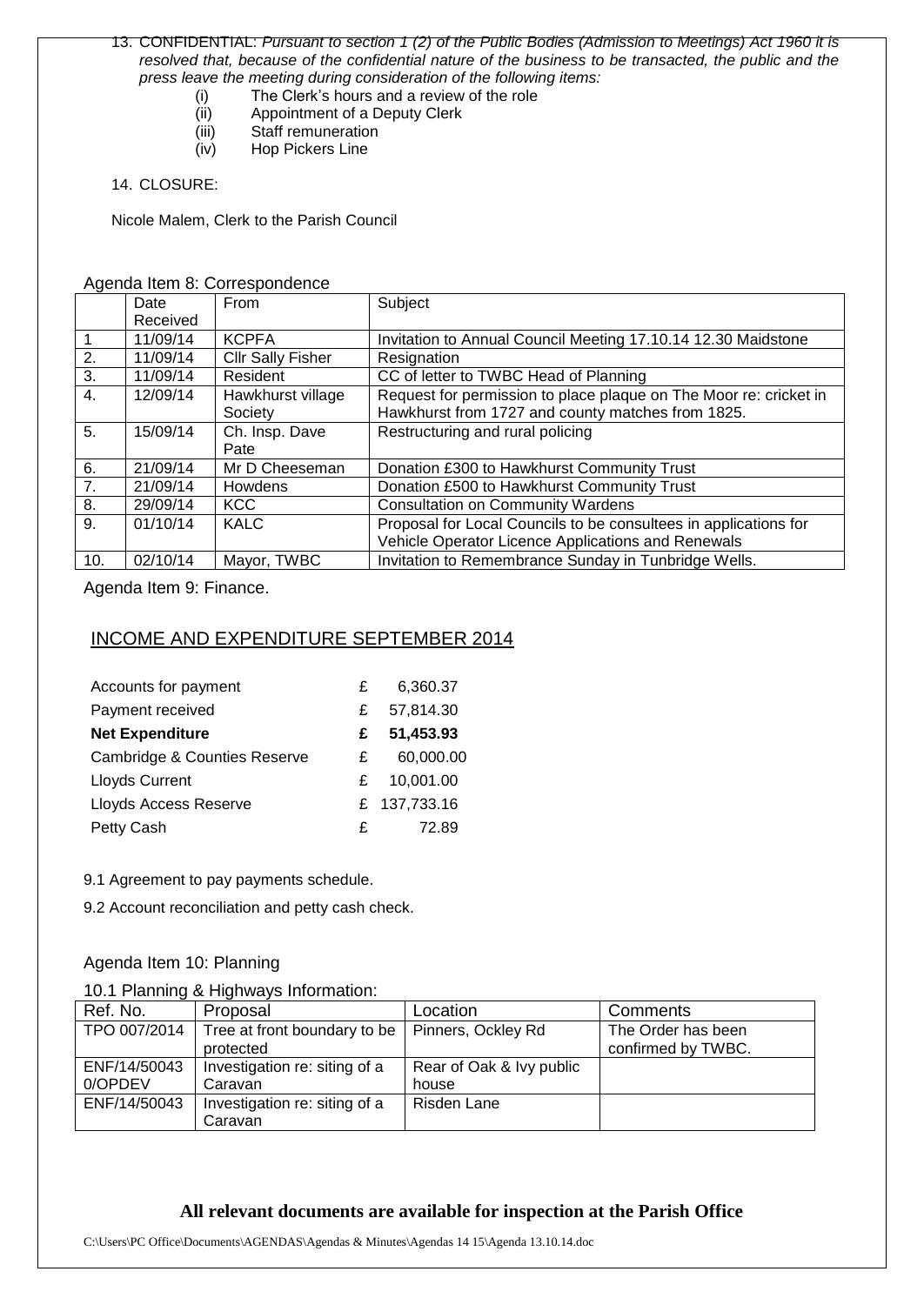| 10.2 Planning TWBC Approved: |                                                                                                                        |                                   |                                                                                                                                           |
|------------------------------|------------------------------------------------------------------------------------------------------------------------|-----------------------------------|-------------------------------------------------------------------------------------------------------------------------------------------|
| Ref. No.                     | Proposal                                                                                                               | Location                          | Comments/Valid                                                                                                                            |
| 14/01526                     | Conversion and extension to<br>outbuilding to link to main<br>dwelling                                                 | 2 Gills Green Cottages            | <b>External materials</b><br>and finishes same<br>as existing building                                                                    |
| 14/01223/LBC                 | <b>Listed Building Consent:</b><br>Conversion of church to a tower<br>house, 4 maisonettes and 2 flats<br>plus parking | All Saints Church, Rye<br>Road    |                                                                                                                                           |
| 14/01537                     | Proposed dwelling at rear of<br>existing garden                                                                        | Ashmount, Rye Road                | Measures to protect<br>existing trees                                                                                                     |
| 14/500621                    | Build a timber framed<br>garage/outbuilding at rear end of<br>garden.                                                  | 9 Highgate Hill                   |                                                                                                                                           |
| 14/500564                    |                                                                                                                        | The Rockery, Talbot Road          |                                                                                                                                           |
| 14/500920                    | Proposal<br>Conversion of existing outbuilding<br>to temporary dwelling for a period<br>no longer than 3 years.        | Santers Yard, Gills Green         | Limited to 18<br>months                                                                                                                   |
| TW/14/501345                 | Proposal<br>Installation of agricultural<br>anaerobic digestion plant and<br>associated infrastructure                 | Conghurst Farm,<br>Conghurst Lane | No construction Sat<br>pm, Sundays or<br>bank hols. Only<br>feedstock from<br>Piper farms to be<br>processed to limit<br>traffic volumes. |

\*Erection of single storey rear extension, reduction, alteration of scullery, alteration and refurbishment of rear outbuilding, alteration to rear hard landscaping, removal of walls to cellar, replacement of window with French doors to playroom, alteration of dressing room into ensuite, insertion of 3 rooflights to rear elevation.

## 10.3 Planning TWBC Refused:

| Ref. No.  | Proposal                                                                                                                       | Location                  | Comments/Valid                                                                                   |
|-----------|--------------------------------------------------------------------------------------------------------------------------------|---------------------------|--------------------------------------------------------------------------------------------------|
| 14/502490 | Non material Amendment<br>for minor adjustment to roof<br>trusses to make less<br>complex and insertion of 2<br>dormer windows | East Lynn, Slip Mill Lane | Constitutes material<br>amendment to<br>TW/11/01877                                              |
| 14/500588 | Construction of a new 2 bay<br>detached single storey<br>garage                                                                | Spindlewood, Stream Lane  | Devpt in open part of<br>site and add to clutter<br>of Devpt on the plot, so<br>harmful to AONB. |

## 10.4 Planning Applications received:

| <b>Number</b> Application No | Proposal                                                                                                                     | Location                                                               | <b>Comments</b> |
|------------------------------|------------------------------------------------------------------------------------------------------------------------------|------------------------------------------------------------------------|-----------------|
|                              | 45 14/502459/TCA Eucalyptus tree in conservation area -<br>reduce some of limbs by 50%                                       | East Elford, Hastings Rd                                               |                 |
|                              | 46 14/503346/FULL Residential Devpt of 62 dwellings,<br>access, parking, garages and car barns,<br>hard and soft landscaping | Land to West of Lorenden<br>Park and The White House,<br>Highgate Hill |                 |
| 47 14/501684                 | Single Storey Side extension                                                                                                 | 12 The Beeches, Horns<br>lRoad.                                        |                 |
| 48 14/503171                 | construction of a bungalow                                                                                                   | Heartenoak Farm,<br>Heartenoak Rd                                      |                 |
| 49 14/503142                 | raised decking to rear elevation                                                                                             | The Hollies, Talbot Rd                                                 |                 |

## **All relevant documents are available for inspection at the Parish Office**

C:\Users\PC Office\Documents\AGENDAS\Agendas & Minutes\Agendas 14 15\Agenda 13.10.14.doc